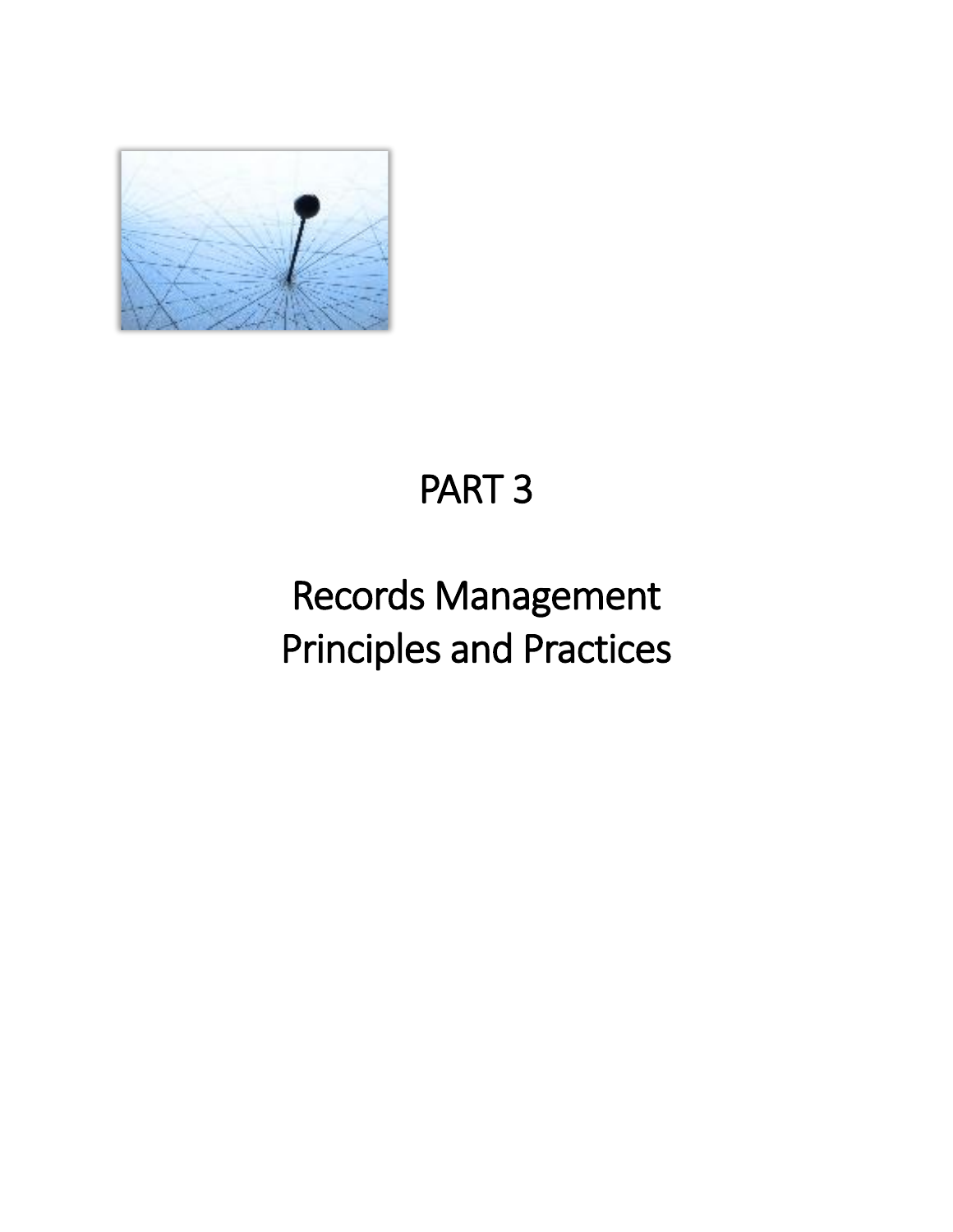Before we can travel on a journey, we need to know where we are going, and how to get there. We do not necessarily need to know how to draw a map ourselves, but we need to have a map available, and we need to know how to read it. If we are driving ourselves, we do not need to know how our vehicle works, but we do need to know how to drive it.

The records management journey is similar. If our organization is going to reach the desired destination of effective records care, everyone involved with making and keeping records needs to know what records and evidence are, why it is important to manage them well, and how each person can support the goal of managing records to support effectiveness, efficiency, accountability, and transparency.

This overview offers a brief outline of central records management principles and practices. It is the records management equivalent of a driver's manual: it offers some "rules of the road" for records management. This overview will not teach you records or archives theories any more than a driver's manual explains how a combustion engine is designed. The goal is to introduce some basic records management concepts and outline some of the central practices of effective records management. The primary goal is to provide useful context to help you understand the importance of the milestones and destinations in **Part 4:** the records management assessment tool*.*

Therefore, the topics covered in this overview relate closely to the destinations in the *Roadmap:* What is a record, and what is records management? Why is records management important, especially in a digital age? What is the purpose of records management? What are the core actions in effective records management? What is "good" records management?

# *WHAT IS A RECORD?*

## **A record is a source of documentary evidence. It is a piece of proof.**

Just as we rely on maps to tell us where we are now and where we might go, we rely on records to tell us what our organizations have done or decided. We use records and other sources of evidence to execute current actions, confirm past actions, and plan future actions.

If we did not have access to records and other sources of evidence, we would not have any proof of our plans, actions, or decisions. Organizations, especially those with public-sector responsibilities, need documentary proof. Personal assumptions or vague recollections do not allow organizations to work effectively and efficiently, and they do not ensure organizations are accountable or transparent.

Before we explain the importance of those principles – effectiveness, efficiency, accountability, and transparency – we need to define evidence and records.

**Evidence** is data, records, or other forms of recorded information deemed to be an objective representation of actions, transactions, decisions, opinions, or ideas, and so can serve as a source of authentic proof.

A **record** is information that has been captured on some fixed medium, which was created and kept, to support a government, organization, or individual to perform activities, remember events or information, and provide proof of decisions or actions.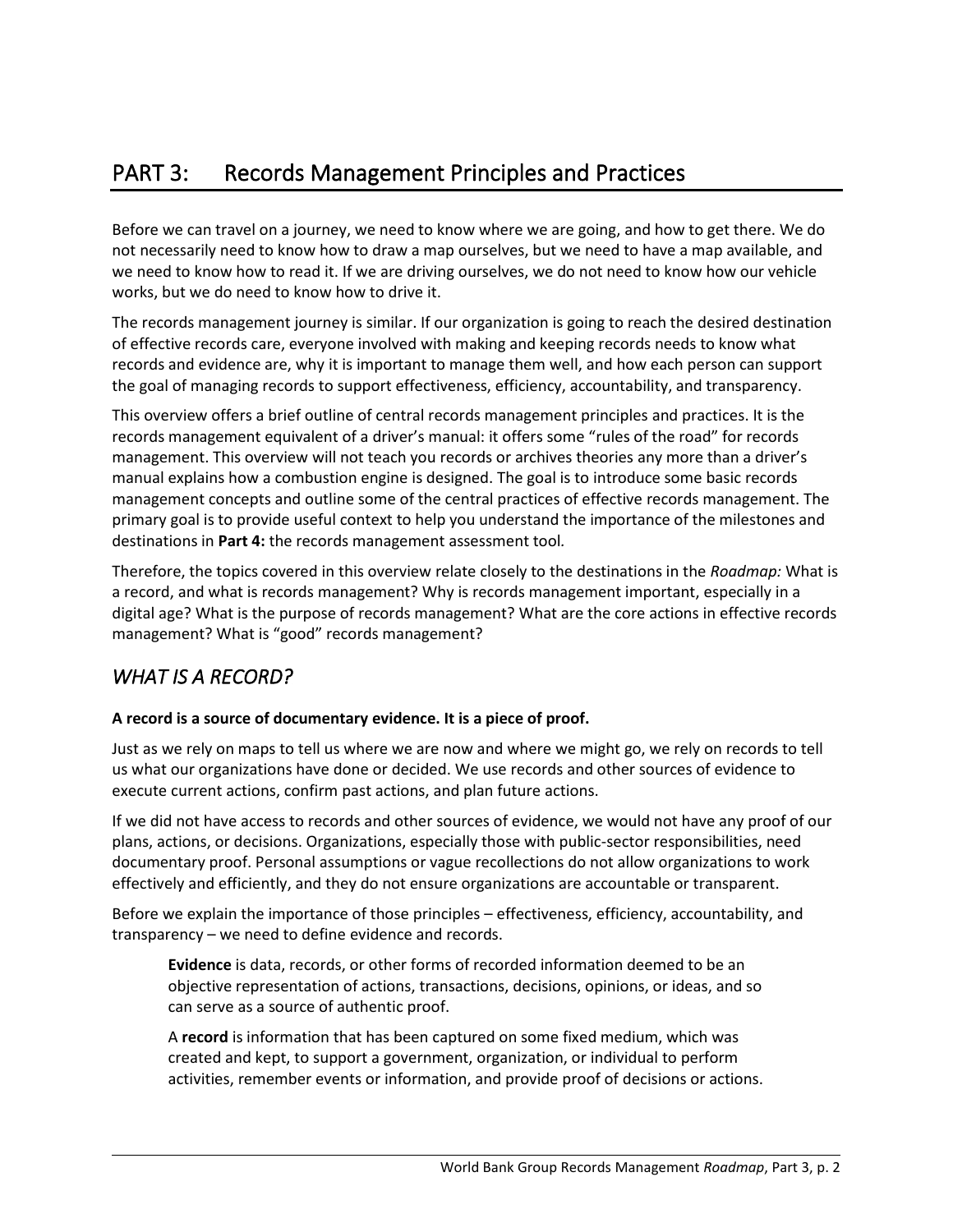Evidence serves as proof – in judicial proceedings, in business planning, or in any other situations where it is important to establish or confirm facts. Evidence can take the form of a written record – a letter, an email, a report – or evidence can be found as elements in a database – names, addresses, payments, and so on. A record is a form of evidence, but it is not the only form of evidence.

Records and evidence are also assets. They help an organization complete its daily operations, confirm decisions, or uphold legal obligations or rights. If records and evidence are going to be useful assets, they must be protected so that they remain authentic and reliable sources of proof.

# *INFORMATION AND EVIDENCE ARE DIFFERENT*

## **Not every piece of data or information is an authentic source of proof.**

The path from data to evidence is illustrated below.

**Data,** from the Latin datum or "thing given," is an element of raw content: a letter, a symbol, a number. The number "11-01-2020" is a data element.

The number 11-01-2020, the data element, becomes **information** when it is contextualized – when we realize that 11-01-2020 represents a day, month, and year.

The information becomes **evidence** when we can confirm that it serves as authentic proof. When we see 11-01-2020 clearly written on the signature page of a contract, we can prove the contract was signed on January 11, 2020.

To determine if a piece of data or information is evidence, we need to ask this question: Can we confirm that the information is authentic and reliable proof?

Imagine your organization signs a contract with a supplier on January 11, 2020. The names, signatures, and date provide **evidence** that you and your supplier have agreed to the terms of the contract.

You need to keep a copy of the contract, and so does the supplier. You both may need to refer to the contract periodically to confirm the terms and conditions. You may be asked to revise the contract later, which means you will need your original as a source of information and evidence. Someday, perhaps, the contract will become part of your organization's archives – a resource for historians and the public to understand how your government carried out its business at some time in the past.

Data, information, and evidence are not the same. This *Roadmap* focuses on issues associated with managing records and other sources of documentary evidence. Data management and information management are separate areas of expertise: important, but different from records management.

# *THE FORM OF RECORDS*

### **Records can come in any form.**

Not all records come in a "traditional" form: physical pieces of paper, bound reports, a black and white photograph, or a hand-drawn map. Videocassettes, reel-to-reel tape recordings, and films can also be records – we refer to these types of evidence as analog or multi-media records. Records might also be in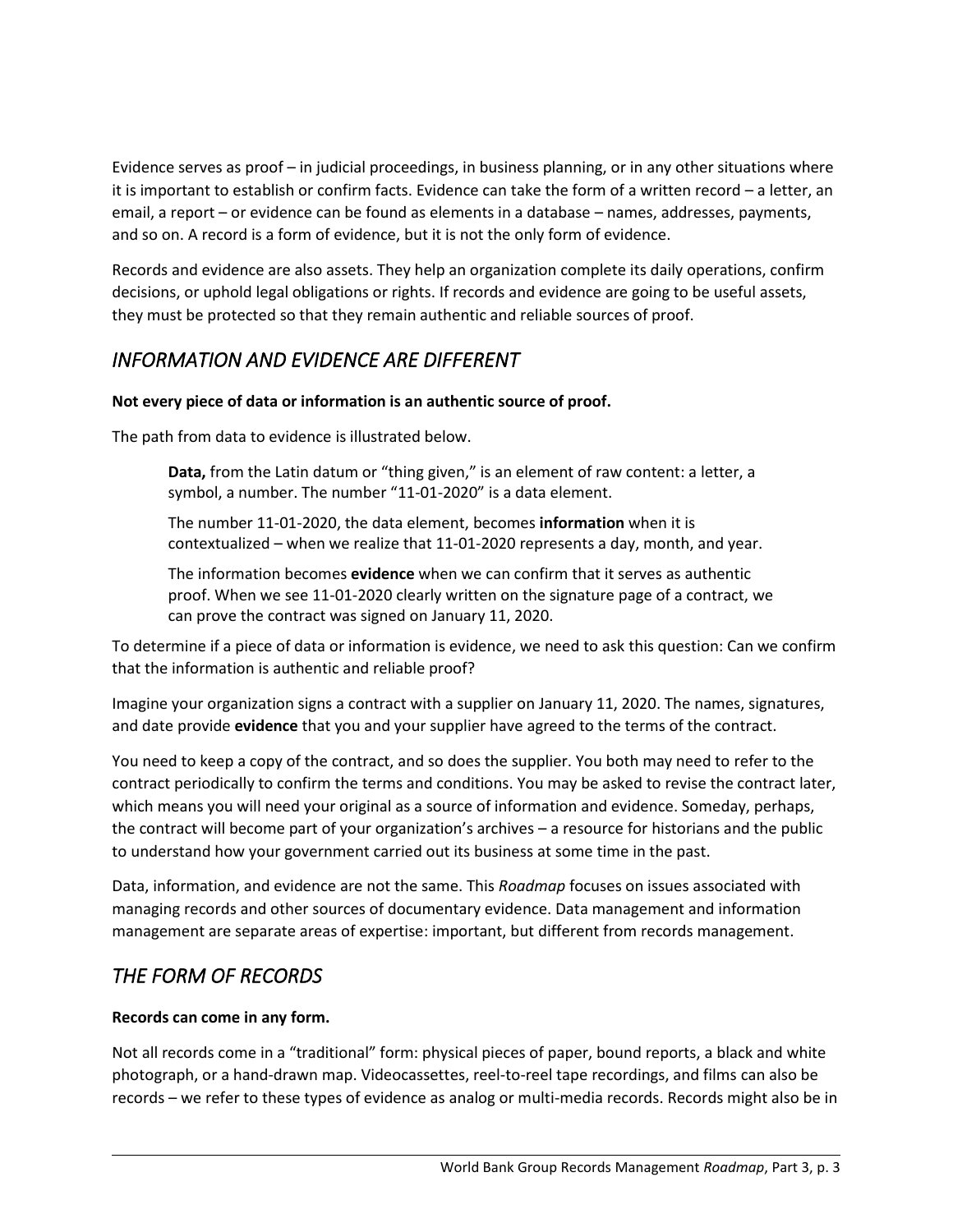electronic form: computer files, data tapes, digital photographs, and so on. Data in databases can provide proof, and so can email messages, social media posts, text messages, and Instagram photographs. The challenge with managing records, especially in the  $21<sup>st</sup>$  century, is distinguishing between valuable evidence and obsolete records or non-evidential data or information.

Many other forms of evidence exist around the world, that do not fall easily into the definition of physical paper, analog or multi-media, or electronic. Oral traditions, stone carvings, woven beads, and carved wood can all be defined as evidence, depending on why they were created and the kind of information they hold.

Whatever the form, a piece of evidence can hold information that might be needed as proof. That piece of proof needs to be protected. Our focus in this *Roadmap* is primarily on physical, analog, and electronic records, which are the common forms of record and evidence produced in organizations today. But the principles we outline in this tool also apply to the management of any other type of documentary evidence.

If something is intended to provide proof, it should be protected so it remains authentic and reliable.

# *WHAT IS RECORDS MANAGEMENT?*

### **Records management ensures records and evidence remain authentic, safe, and usable.**

**Records management** is the process of ensuring that the evidence created, collected, and used by an organization is created, managed, stored, and used in such a way that it remains authentic, safe, and usable, now and in the future.

Records management allows organizations to

- ➢ establish **strategies, policies,** and **procedures** for making and keeping records
- ➢ allocate **resources** to manage records effectively
- ➢ ensure records are **accurate** and **reliable** regardless of form or medium
- ➢ **create** and **manage** records consistently
- ➢ distinguish between **valuable** and **obsolete** records and evidence
- ➢ **store** records safely and **dispose** of records appropriately.

Citizens and the public have a right to see evidence of an organization's actions or decisions, especially if those actions or decisions affect someone's life and welfare. To meet this responsibility, organizations must ensure their records are authentic and accessible for as long as needed, which may be forever.

Records management helps organizations achieve their public responsibility by helping them manage the way they create, use, and keep records and evidence.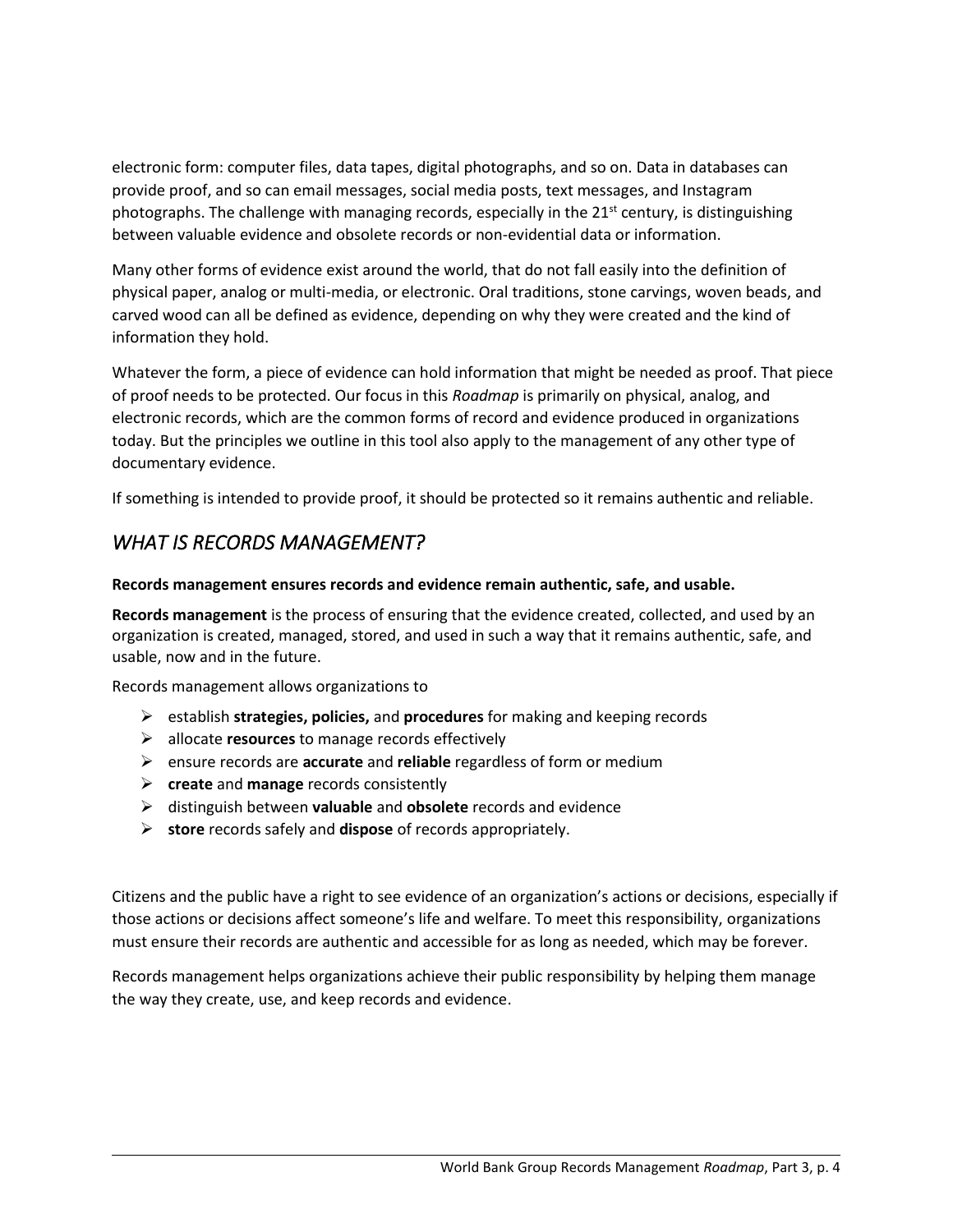## *WHY IS RECORDS MANAGEMENT IMPORTANT?*

#### **Records management helps an organization be efficient, effective, accountable, and transparent.**

Organizations that develop and maintain a sound and well-planned records management program are **efficient** – they work at peak performance; they are **effective** – they accomplish tasks successfully; they are **accountable** – they are able to justify their actions or decisions; and they are **transparent** – they operate in an atmosphere of openness and inclusiveness.

Let us look again at the imaginary contract between your organization and a supplier, signed on January 11, 2020. Records management helps you create, store, and retrieve that record effectively by helping you decide the following:

- $\triangleright$  naming conventions: how do you find the electronic copy of the contract if you name it "document" or "agreement" or "supplier contract"?
- ➢ metadata standards: how do you know if 11-01-2020 refers to DAY-MONTH-YEAR or MONTH-DAY-YEAR? How can you find a record if the date is not clear?
- $\triangleright$  retention periods: how long do you need to keep the contract? What are the different legal or administrative reasons for keeping it?
- $\triangleright$  storage: where is the contract kept in a filing cabinet or computer? In which folder or drive?
- $\triangleright$  disposal: should you keep the contract permanently, or can it be destroyed when it is obsolete?

It is not difficult to make these decisions and manage records effectively. But the decisions need to be consistent, based on organizational needs, not individual preferences.

But what happens when these decisions are not made? When everyone in the organization manages records their own way? One officer may keep all her records in the same computer folder and never deletes anything. Another may choose to destroy everything when he no longer needs to refer to them.

Officials rarely *choose* to mismanage records. But without guidance, staff members are left to make their own decisions. Some will make effective decisions; others will not. The result is confusion and a loss of accountability and efficiency.

# *RECORDS ARE ASSETS*

### **Records and evidence are essential to an organization's operations.**

Finances, employees, buildings, and equipment are all important resources for any organization. So are records and evidence. To ensure these resources are managed as assets, not liabilities, organizations establish structures and processes, rather than let officials act independently.

- $\triangleright$  To manage finances, organizations pay invoices on time and document and track expenditures consistently.
- $\triangleright$  To manage staff, organizations follow clear hiring processes and regularly evaluate staff performance.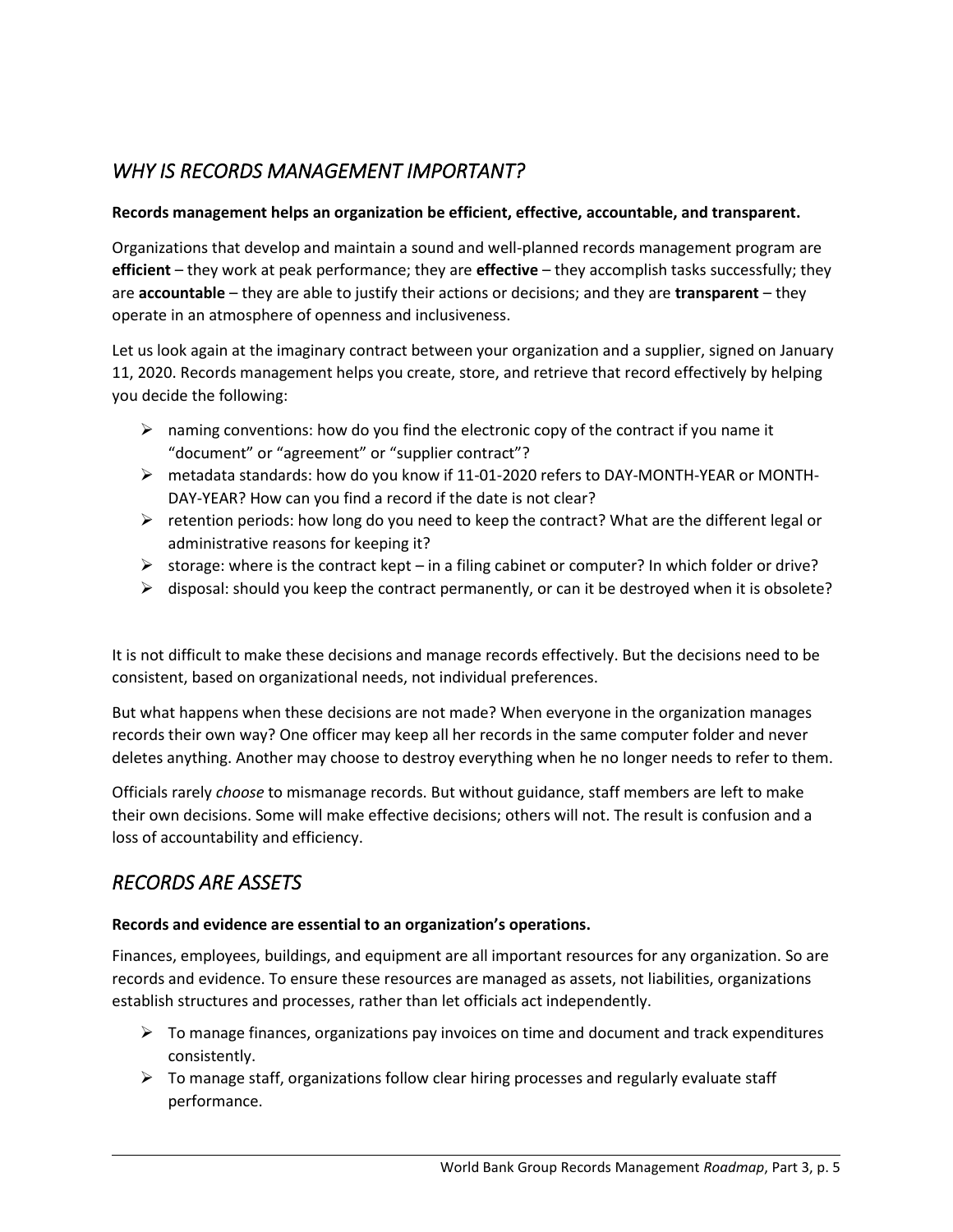- $\triangleright$  To manage buildings, organizations ensure they are well built in the first place and then maintain them, so they remain safe and strong.
- $\triangleright$  To manage equipment, organizations purchase the best items they can afford, maintain them in good working order, and replace them when they become obsolete.

Organizations need to execute similar actions to manage records. Establishing and maintaining a formal records management program ensures that records are treated as assets – which they are!

# *THE BENEFITS OF RECORDS MANAGEMENT*

## **Records management improves public accountability, enhances organizational efficiency, increases public access and transparency, and supports effective work practices.**

When an organization follows an effective and efficient records management program, it can

- $\triangleright$  locate an original signed agreement right away by filing it logically
- $\triangleright$  resume negotiations with a client easily by accessing a complete set of records
- $\triangleright$  send final annual reports to shareholders quickly by removing obsolete copies right away
- $\triangleright$  protect a citizen's personal information by storing sensitive records safely
- $\triangleright$  reduce storage costs by destroying obsolete records consistently
- $\triangleright$  remember past actions and decisions, allowing the organization to work more effectively.

Without records management, organizations are vulnerable. We read news stories every day about data hacks, lost files, mismanaged government information, and breaches of personal privacy. Many of these stories highlight weaknesses in the management of an organization's records.

The costs of poor records management are high. Resources are poorly used, staff cannot perform effectively, and the organization's reputation is at risk. It does not have to be that way. We hope this *Roadmap* will help your organization reduce your level of risk and improve your daily operations.

# *IS INFORMATION TECHNOLOGY THE SOLUTION?*

### **Technology is not a solution; it is a reality.**

Computerization can save money, time, and space – if organizations use them effectively. Staff can use technology to work remotely, but only if electronic records are easy to access. Officials can access critical evidence online, but only if important records can be found easily. Organizations can share information with the public quickly, but only if personal or sensitive records are adequately protected. To ensure information technologies improve daily business *and* protect evidence, organizations need to adopt systematic processes for managing the records and evidence created using those technologies.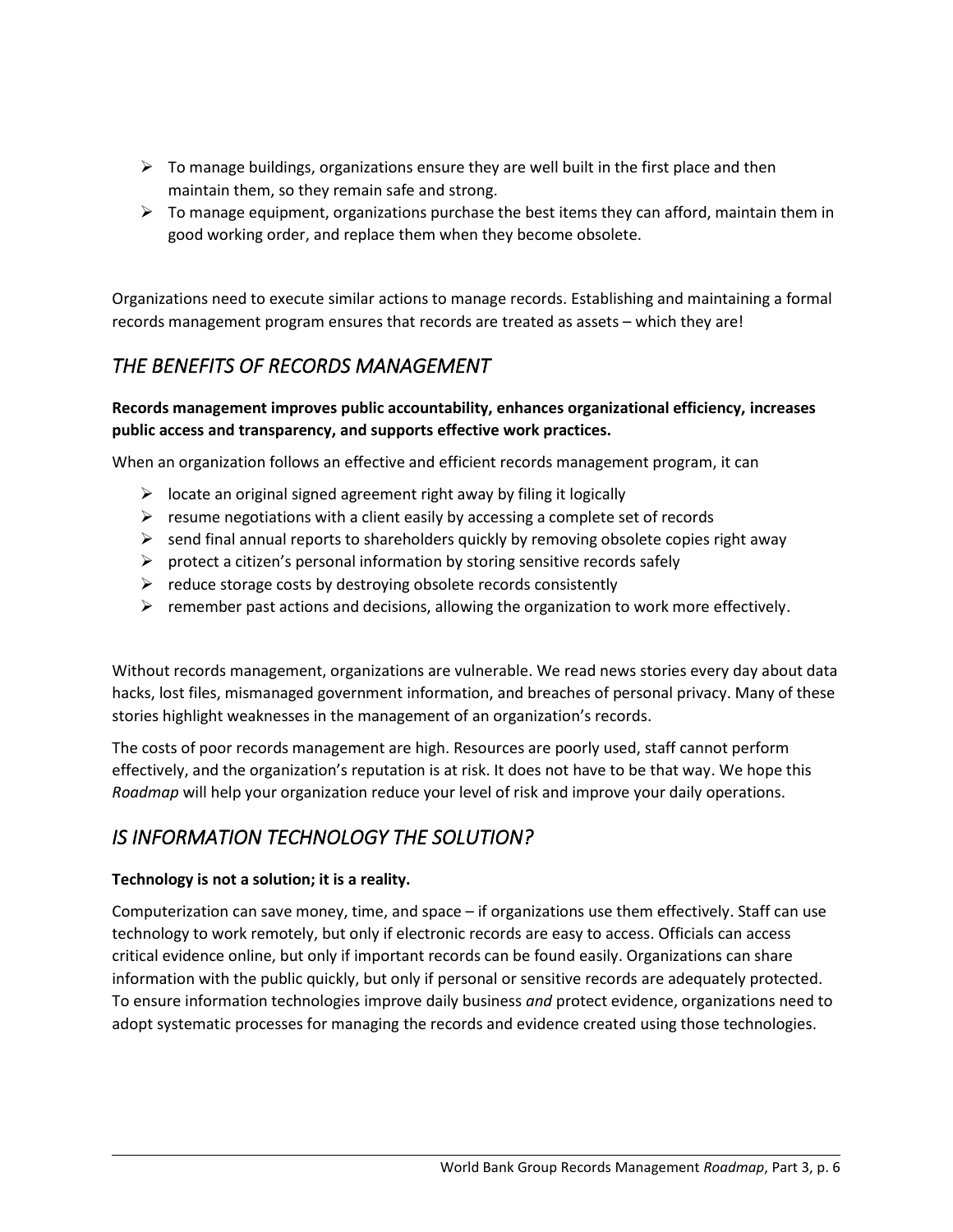# *WHAT IS THE RECORDS LIFE CYCLE?*

**Records need to be managed as a continuum of care across their life cycle.**

The life cycle of records is illustrated below.

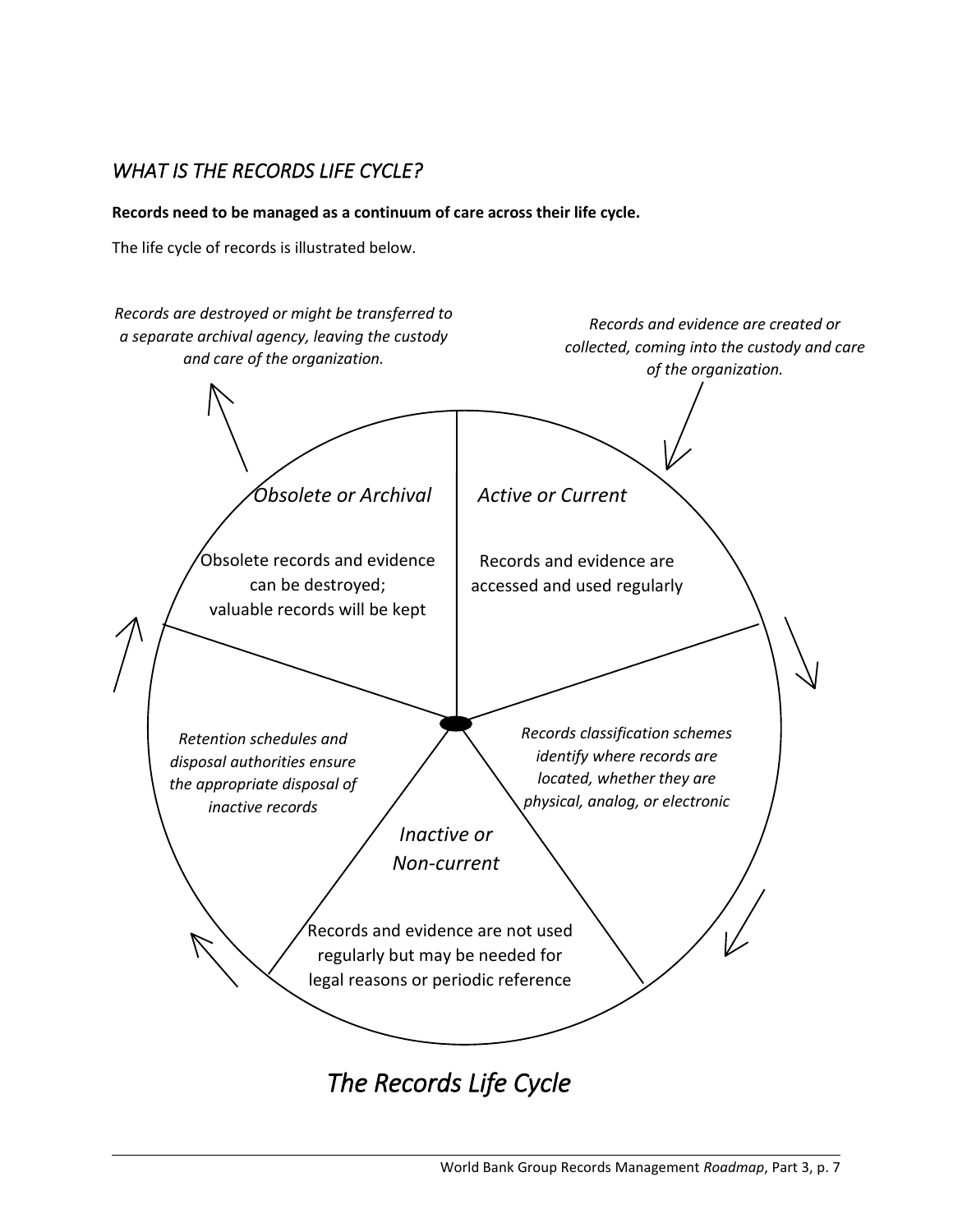Organizations protect records and evidence by adopting a strategic approach to their care. A **continuum of care** is a consistent, policy-driven approach to the management of records. Decisions are planned, not ad hoc; resources are sufficient; and all officials are committed to the same goal: the management of records from beginning to end.

The records **life cycle** represents that "beginning" and "end." By adopting a life cycle approach, organizations apply effective processes from the moment actions are taken or decisions made, through to the creation, use, and storage of records and evidence, to their ultimate disposition as obsolete records or as archives.

# *WHAT ARE THE GOALS OF RECORDS MANAGEMENT?*

## **Records management supports the goals of efficiency, effectiveness, accountability, and transparency.**

To manage records as a continuum of care across the life cycle, organizations establish processes designed to achieve various goals. In this *Roadmap,* we have defined those goals as seven different but related destinations, as follows*:*

**Goal/Destination 1:** recognizing the value of managing records effectively

**Goal/Destination 2:** managing the records management program strategically

**Goal/Destination 3:** committing sufficient resources to support records management

**Goal/Destination 4:** recognizing the link between records and information technology

**Goal/Destination 5:** managing records effectively and accountably

**Goal/Destination 6:** providing appropriate access to records

**Goal/Destination 7:** storing records appropriately and disposing of them regularly.

This *Roadmap* is designed to help your organization reach those goals/destinations by outlining specific milestones to achieve for each destination. The milestones are outcomes – successful results of the work your organization carries out to improve its records management capacity.

As we mentioned in the introduction, the *Roadmap* focuses on *outcomes,* not *outputs.* If the goal (the destination) is managing records effectively and accountably, then a key objective (milestone) would be to identify and organize records. The two outcomes for that milestone would be (1) that records are identified and (2) that records are organized. The outputs might be a records inventory – which identifies records and achieves the first outcome – and a classification scheme – which helps organize records and achieves the second outcome.

The rest of this overview explains those destinations and milestones, to outline the core goals and objectives of an effective and sustainable records management program.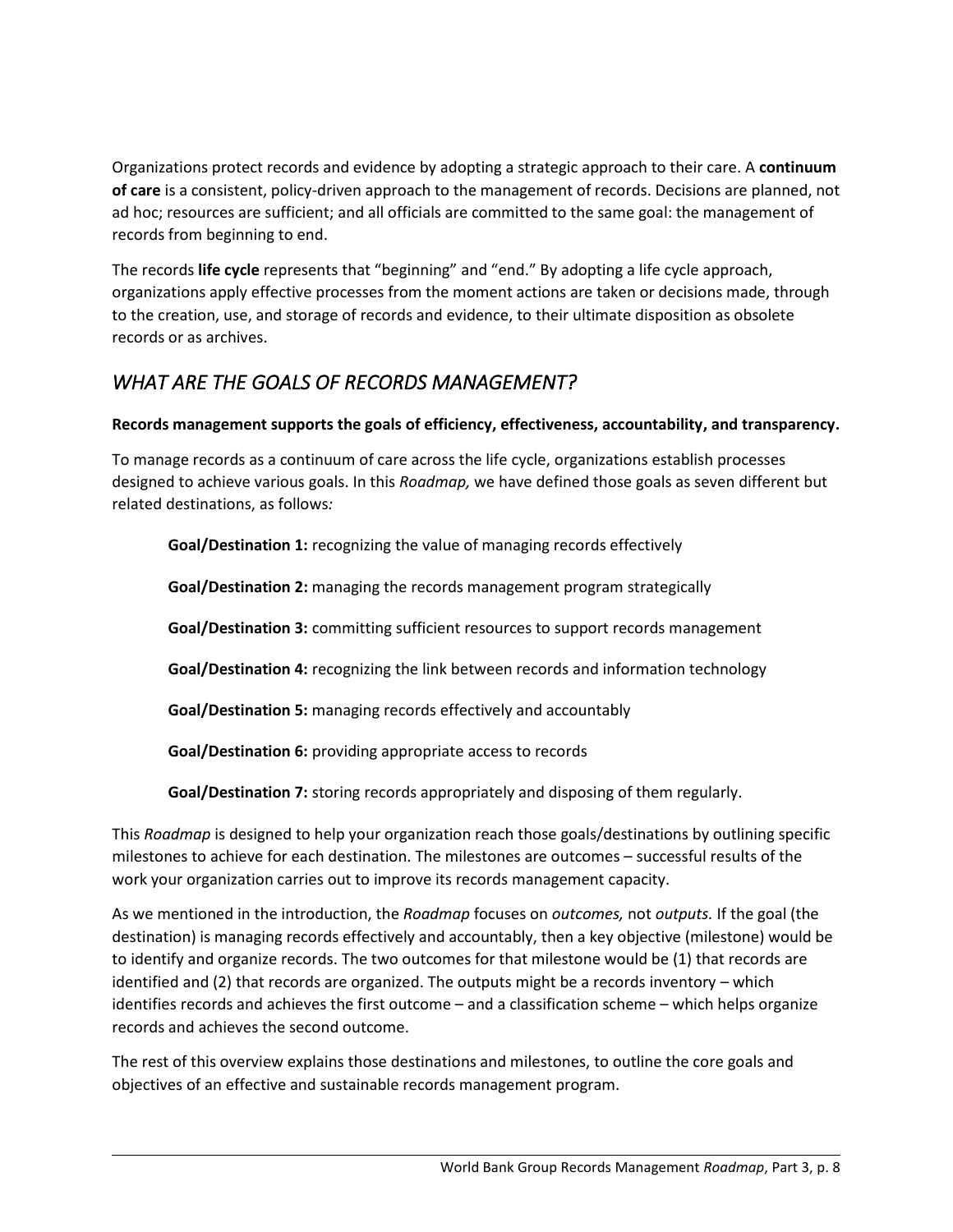# *DESTINATION 1: RECOGNIZING THE VALUE OF MANAGING RECORDS EFFECTIVELY*

#### **Records management is valued by the organization.**

We cannot go on a journey if we cannot find the road. But we will not even want to go on the journey if we do not know what welcome views await us at the end. Similarly, we cannot build a path to sustainable records management if we do not understand how our organization will benefit.

#### *Destination 1, Milestone 1 is raising awareness of the value of records management.*

If an organization just places all old records in a storage locker instead of managing them effectively, it cannot retrieve legal agreements when they are needed. It cannot ensure staff pensions are paid because human resources files are inaccessible. It cannot prove it owns a building or piece of land because it cannot find certificates and title records. Change happens when organizations realize the benefits of managing their evidence better. Change begins when awareness is raised.

#### *Destination 1, Milestone 2 is obtaining senior management support.*

Public officials want to do their jobs well, and they want to manage the documentary evidence of their work so they can access it easily again later. But if their efforts are not supported by senior management, they will not be given the time and resources they need to work effectively. Awareness needs to be matched with firm and sustained support from those in decision-making positions.

### *Destination 1, Milestone 3 is linking records management with legal, regulatory, and policy requirements.*

Laws and regulations ensure that organizations remain accountable to the public. Financial management laws ensure departments do not overspend scarce resources. Military regulations ensure officials do not abuse their power. Procurement policies reduce the risk of corruption or fraud. Records help ensure those laws, regulations, and policies are followed. Records provide evidence of compliance – or noncompliance – with formal requirements, ensuring those in power can be held to account.

#### *Destination 1, Milestone 4 is working with allied agencies.*

Publicly accountable organizations need to respect personal privacy and protect public safety. Managing records well supports access and privacy. Organizations are more effective when they work closely with allied agencies responsible for administering access, privacy, and security services, rather than make independent decisions that may contradict laws or regulations. Organizations also benefit by establishing close working relationships with national or state archival institutions or other agencies responsible for preserving and making available records and evidence. Some organizational records have long-term value; protecting them for the future benefits the organization and society.

# *DESTINATION 2: MANAGING THE RECORDS MANAGEMENT PROGRAM STRATEGICALLY*

**Records management is strategic.**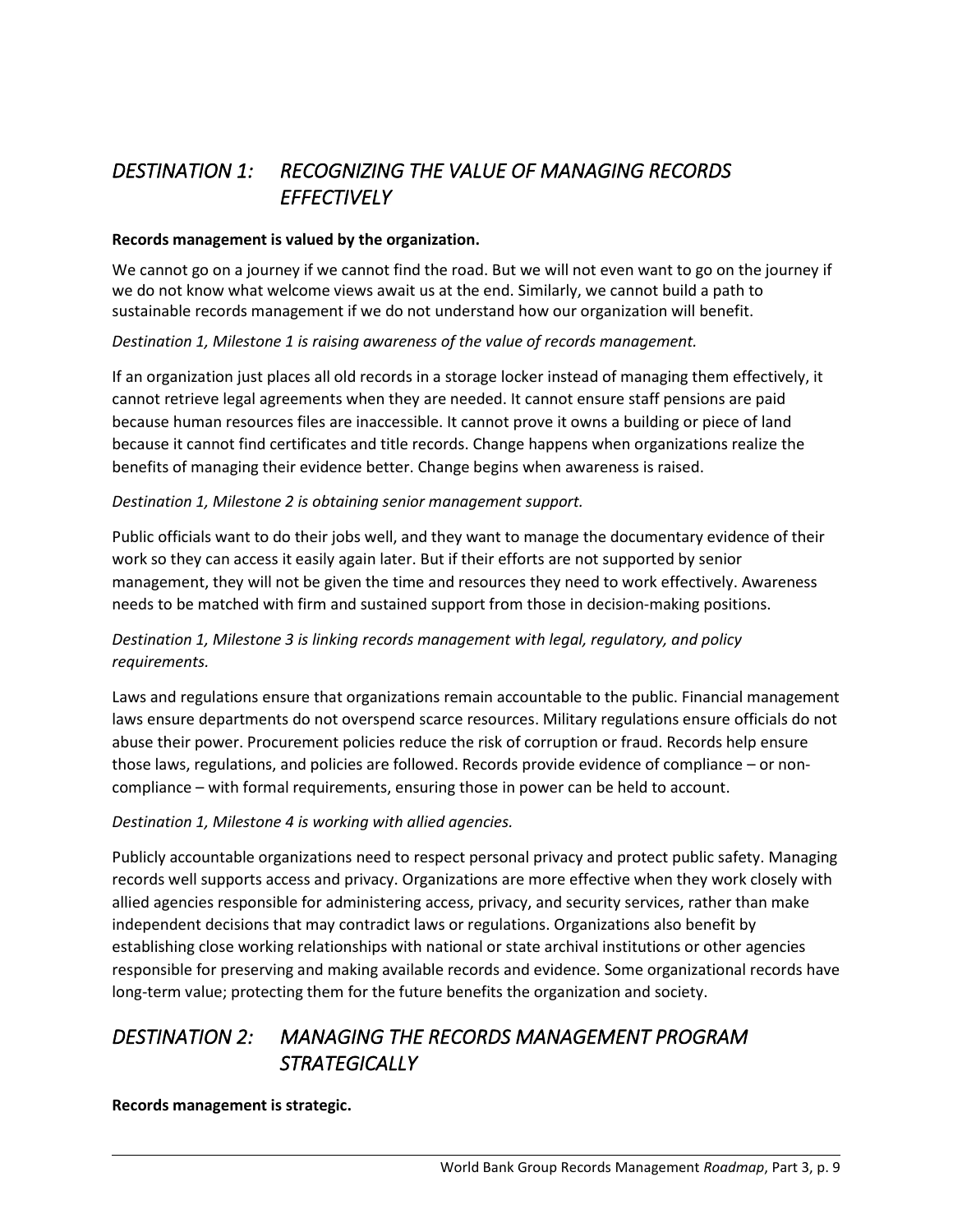A driver cannot tune the car's engine once but never check the oil again. Regular maintenance is essential. Similarly, an organization cannot impose a few records management processes now and not maintain them. Strategic management supports a policy-based approach to records management. Establishing a strategic plan, developing policies and procedures, training and supporting staff, and monitoring and auditing operations help organizations succeed with records management.

## *Destination 2, Milestone 1 is developing a strategic plan.*

An organization plans a new building strategically to ensure that architectural drawings, engineering plans, budgets, and time frames all work together. An organization should also build a records management program by starting with a well-researched strategic plan. An effective, accountable, and transparent records management program begins with a formal strategic plan.

## *Destination 2, Milestone 2 is following records management policies and procedures.*

Organizations benefit from developing formal records management policies and procedures based on best-practice standards. Policies and procedures are like a highway code. They help staff manage records and evidence consistently, so the sources of proof remain authentic and reliable.

## *Destination 2, Milestone 3 is confirming records management responsibilities for all staff.*

Staff need time, resources, and recognition to perform their records management duties. Defining staff responsibilities helps achieve consistency. If everyone is given formal records management duties (and trained adequately, as discussed in **Destination 5**), records operations improve significantly.

## *Destination 2, Milestone 4 is monitoring and auditing records management operations.*

Monitoring and auditing help an organization assess its success with records management. Monitoring – an internal activity – assesses the organization's compliance with legal or regulatory requirements and how well the organization is performing records management tasks. Auditing – an external activity – looks identifies strengths and weaknesses that need to be addressed and changes that need to be made to improve operations. Both monitoring and auditing help an organization reach its full potential.

# *DESTINATION 3: COMMITTING SUFFICIENT RESOURCES TO SUPPORT RECORDS MANAGEMENT*

### **Records management operations are adequately resourced.**

A train cannot run if there are no train tracks and no source of fuel. A records management program will not "run" if is not supplied with adequate resources: finances, infrastructure, equipment, technology, and people. Organizations need to plan, obtain, and allocate the resources needed to ensure records can be created and protected appropriately.

### *Destination 3, Milestone 1 is committing adequate financial resources.*

Records management programs need to be adequately and sustainably resourced. Funds are needed for staff, buildings and storage areas, equipment and technology, and overhead costs such as light and heat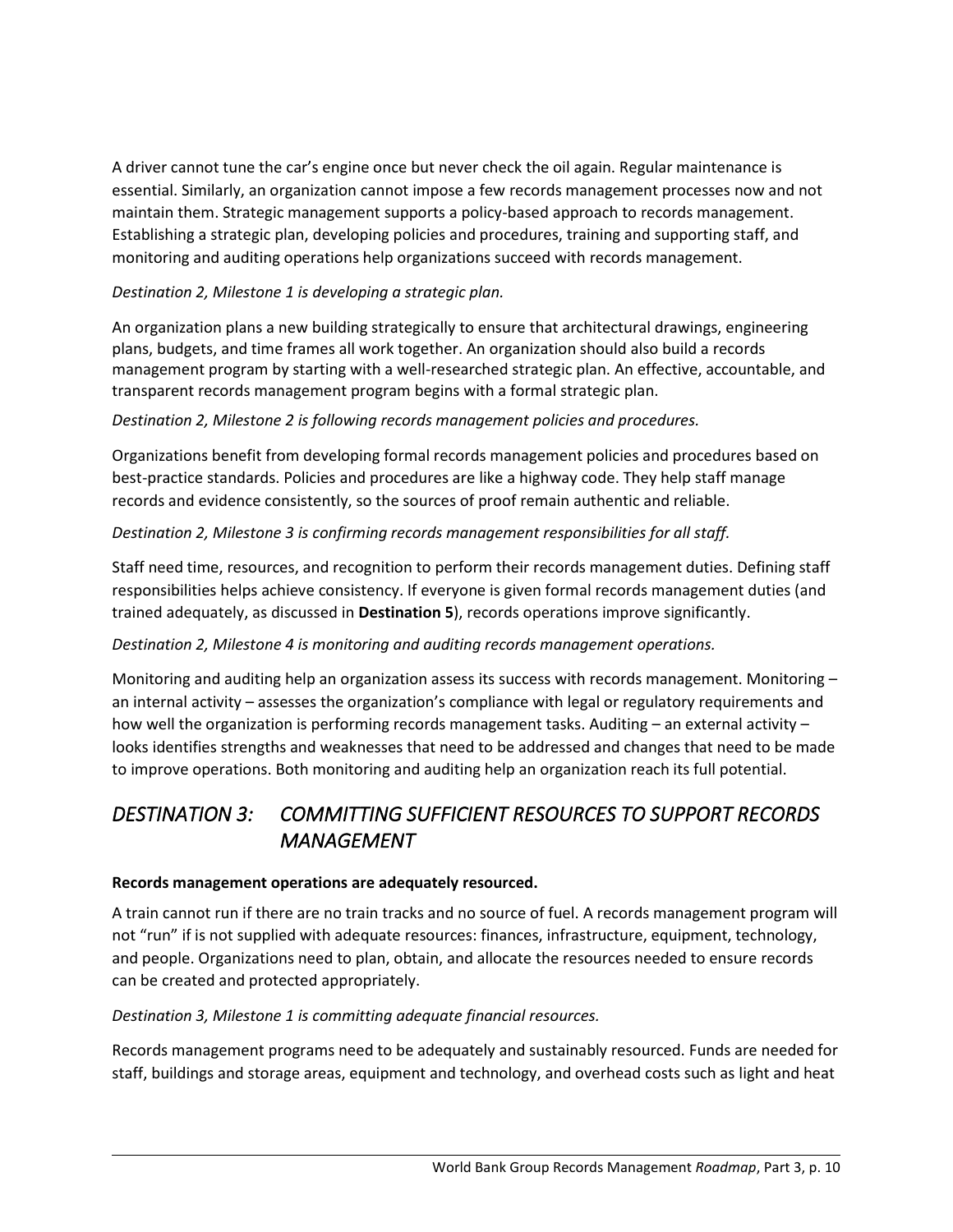and water. Providing adequate financial resources allows the organization to complete records management operations successfully and demonstrates a commitment to records management.

#### *Destination 3, Milestone 2 is securing appropriate physical infrastructures, equipment, and technology.*

Paper/analog records need to be stored safely in file cabinets or storage rooms. Electronic records need to be kept in secure computer drives, with regular backups and up-to-date security controls. Planning and obtaining adequate physical infrastructures, equipment, and technology allows the organization to ensure all records are managed effectively, no matter their form.

### *Destination 3, Milestone 3 is employing qualified professionals.*

Everyone in the organization needs to support records management. But ideally, one individual – or one team of individuals – will oversee the program. Records management professionals bring expertise, training, and knowledge to the job, just as architects and engineers support building works, and doctors and nurses provide expert medical care. Of course, other officials have an important role to play in records management, caring for their own records and evidence under guidance from experts.

## *DESTINATION 4: RECOGNIZING THE LINK BETWEEN RECORDS AND INFORMATION TECHNOLOGY*

#### **Records and information technologies are linked strategically.**

Most people in a city may ride bicycles to work, but the city may be planning to install a light railway to improve travel for people in remote districts. Both forms of transportation are legitimate. Ensuring that both forms work together means planning growth strategically. Similarly, a records management program may consist of "traditional" physical, analog, and multi-media records, but if the organization wants to rely more heavily on electronic information technologies, it needs to plan that transition effectively. That work starts by recognizing the close link between records and information technology.

### *Destination 4, Milestone 1 is managing records effectively regardless of form or medium.*

Records management professionals argue that "a record is a record is a record." From a policy perspective, form or medium does not matter. What matters is that the evidence is protected so it can serve as a source of proof. The challenge is to establish strategies and practices that ensure the evidence *is* protected, whatever its form. By managing records appropriately regardless of form, an organization succeeds with its records management goals and makes a smooth transition to an electronic workplace.

#### *Destination 4, Milestone 2 is selecting information technologies strategically.*

Making the transition to an electronic work environment means selecting information technologies strategically. Most computers, smartphones, personal digital assistants, cloud computing systems, or other tools and devices are used to create, manage, and access records and evidence. These tools need to be managed strategically so that the evidence they hold remains safe and accessible.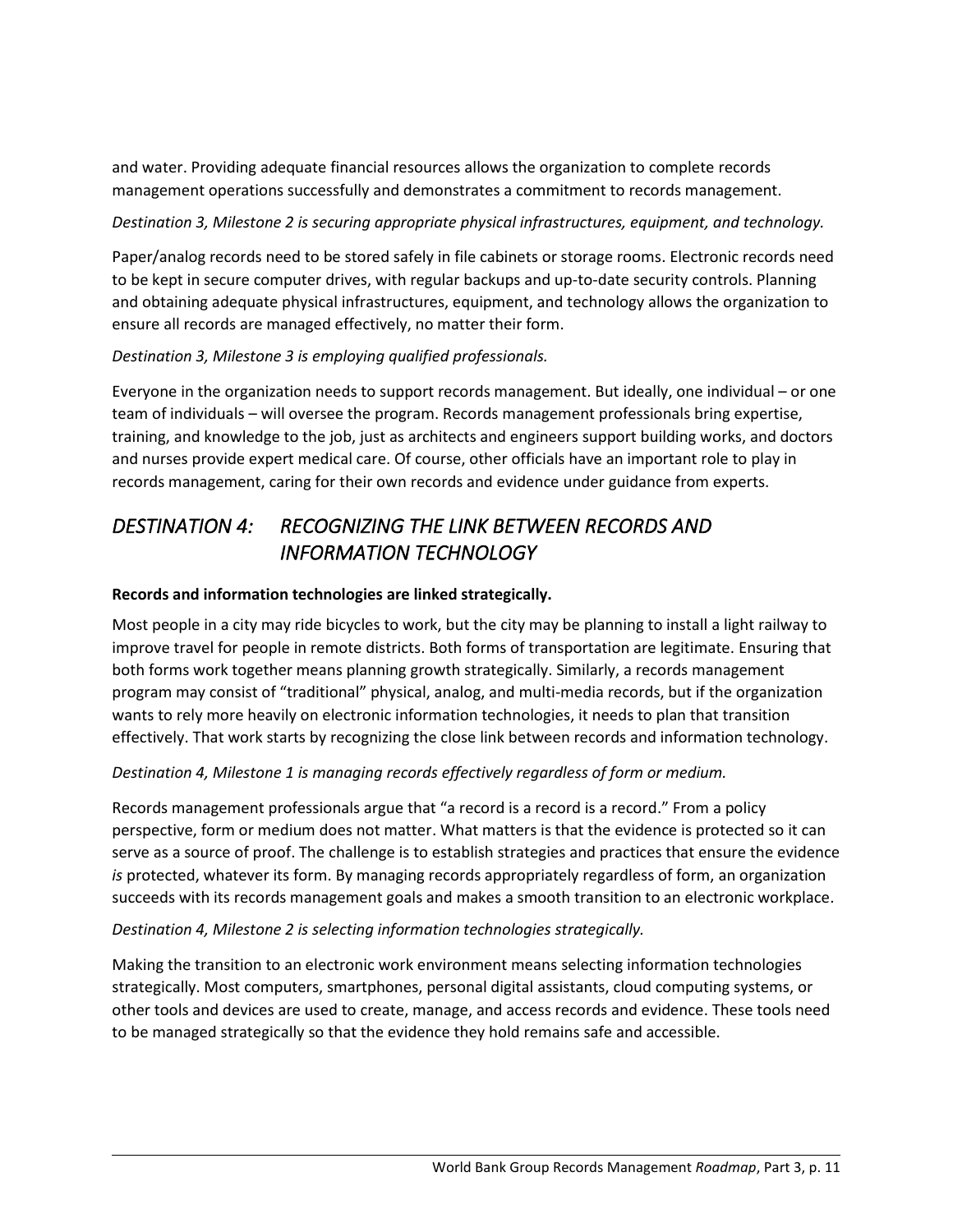## *Destination 4, Milestone 3 is collaborating with information technology providers.*

Close collaboration with information technology providers – such as officials in the organization who manage computers or third-party suppliers of technology – helps ensure records and evidence remain authentic, reliable sources of proof. No single person can address the records management implications of new technologies by themselves. Working as a team, and collaborating with specialists when needed, helps organizations plan strategically.

## *DESTINATION 5: MANAGING RECORDS EFFECTIVELY AND ACCOUNTABLY*

### **Records are managed consistently and strategically.**

Imagine if every person in the city were given a car, but no one knew how to drive a car, and there were no rules about which side of the road to drive on? Chaos would ensue. A records management program will not work if those involved are not given the tools they need to do their work. Important guidance includes duty to document requirements, inventories, classification schemes, metadata structures, and formal identification of record-keeping responsibilities. Once this guidance is in place, the organization should provide sustained staff support, including formal training and informal but consistent help.

### *Destination 5, Milestone 1 is making records when needed.*

Duty to document requirements, usually bound in formal legislation, define records that *must* created. For example, an organization may comply with duty to document requirements by declaring that it will *always* produce minutes of annual meetings, document financial expenditures, or record changes in land ownership. Duty to document policies emphasize not just record *keeping* but record *making.* They help agencies remain accountable, efficient, effective, and transparent. A record that exists is a record that can be used.

### *Destination 5, Milestone 2 is identifying and organizing records.*

Creating and capturing/filing records should be done consistently and appropriately. Records inventories and classification schemes identify all existing records in the organization and then group them into categories. For example, annual meeting minutes would be grouped separately from finance committee minutes; human resource policy statements would be separate from monthly staff newsletters, and so on. When records are identified and classified, staff can manage them much more effectively.

#### *Destination 5, Milestone 3 is describing consistently.*

Capturing metadata – descriptive information such as names, titles, dates, and so on – allows records to be identified clearly. Metadata conveys descriptive information consistently, confirming, for instance, that 11-01-2020 means January 11, 2020, not November 1, 2020. Metadata can also be added to a record to indicate if it is an official version or reference copy. Capturing metadata and descriptive information about records supports preservation and access.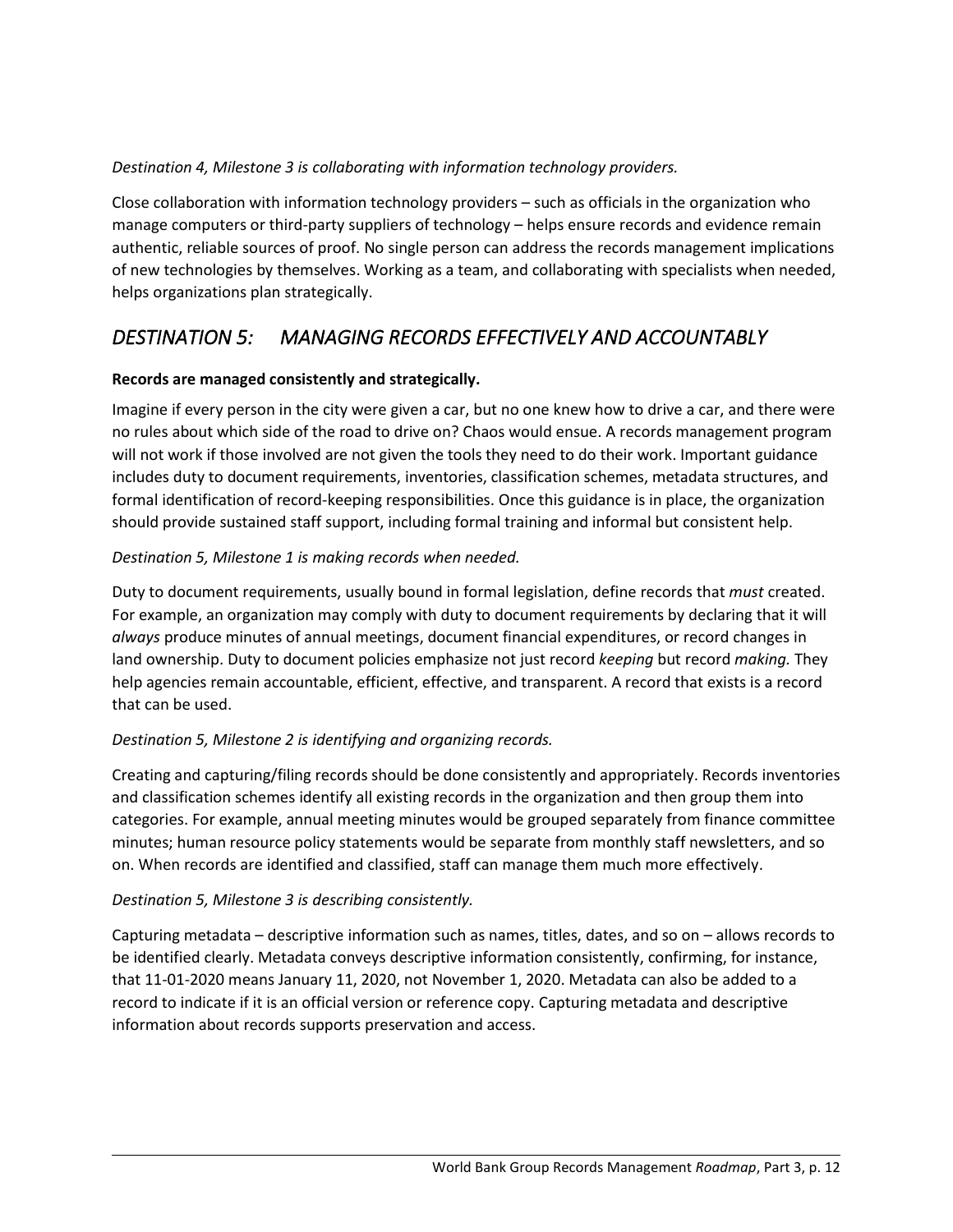## *Destination 5, Milestone 4 is assigning responsibility for records.*

Staff also work more effectively if they know their responsibilities for managing records. Is their office the Office of Primary Responsibility for a function, which means they will be in control of the records of that function? Who is the Official Record Holder – the person in the office responsible for managing the files of a project or initiative? Defining responsibilities allows staff to determine if the records in their hands must be kept or can be destroyed, keeping records systems clear of unwanted duplicates.

## *Destination 5, Milestone 5 is supporting staff to manage records and evidence.*

Just telling staff what they should do will not help them succeed. No one understands records management – or any other office practice – without training, guidance, and support. Formal training sessions, staff orientations, and day-to-day support help staff carry out their duties effectively.

# *DESTINATION 6: PROVIDING APPROPRIATE ACCESS TO RECORDS*

### **Records are accessible whenever possible, while privacy and security are protected.**

We love to journey along an open road, free of obstacles. But inevitably, some roads are closed – only temporarily, we hope. Some records are closed too. Organizations demonstrate their commitment to openness by adopting a proactive approach to access, releasing as many records as possible to the public by default, rather than waiting to be asked for records. But some restrictions are necessary. Access to records containing personal or secret information may need to be restricted.

### *Destination 6, Milestone 1 is proactively releasing records to the public.*

Forward-thinking organizations proactively release records or information to the public whenever they can. The concept of proactive disclosure is the philosophy that organizations will produce records *before*  being asked. Of course, privacy and security must always be respected, which means proactive disclosure policies must be linked with access and privacy requirements.

### *Destination 6, Milestone 2 is protecting private and personal information.*

Broad access to records and evidence is a cornerstone of accountable and transparent public service. But personal and private information must also be protected. An organization may need to keep medical records about staff or clients, for instance, which means it must protect that evidence from inadvertent disclosure. Establishing privacy controls helps protect personal information.

### *Destination 6, Milestone 3 is protecting sensitive or secret information.*

Protecting sensitive or secret information, such as military records, government negotiations, or trade agreements, protects the organization and the people whose interests are at stake. A government may need to protect records identifying the location of defense systems, to prevent potentially hostile forces from gaining access. Establishing security controls helps protect sensitive and secret information.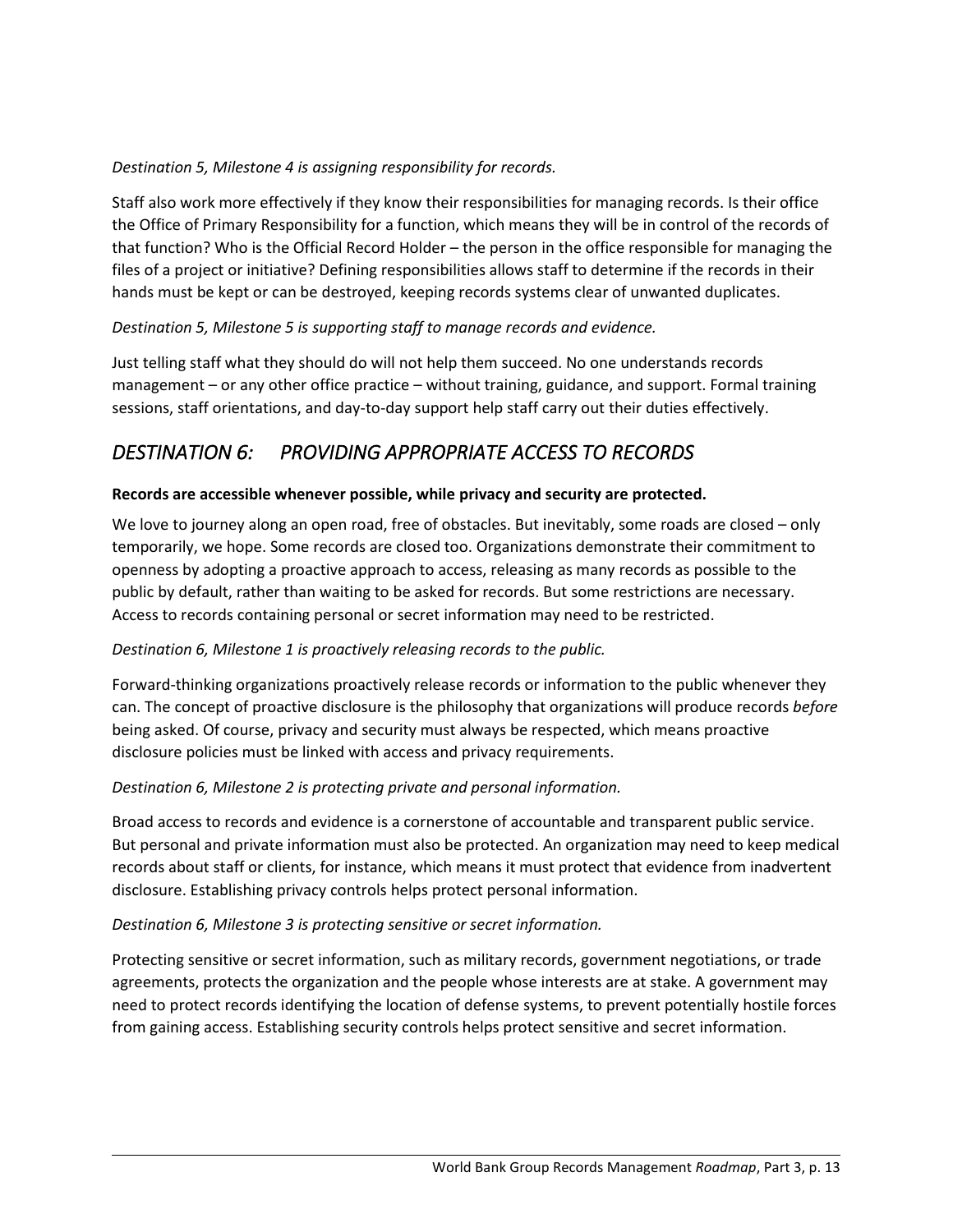# *DESTINATION 7: STORING RECORDS APPROPRIATELY AND DISPOSING OF THEM REGULARLY*

#### **Records are stored appropriately and disposed of regularly.**

Very few vehicles keep working forever. But the better we care for our vehicles, the longer they will last. A records management program involves storing records appropriately so that the organization can access and use evidence when needed. Protecting records also means planning for emergencies. How will the organization access the records it needs to help staff resume work after an earthquake or flood? But not all records should be kept forever; some can be destroyed when at the end of their life cycle. Other records have enduring value and will be kept for ongoing use: a decade or century from now.

#### *Destination 7, Milestone 1 is storing records and evidence appropriately.*

From the moment records are created to the end of their life cycle, they need to be protected, so they remain safe and accessible. The life cycle of a draft report may only be a few months. The life cycle of a legal agreement may be decades. The life cycle of property records may be forever. Records need to be stored appropriately for as long as needed, no matter their form. A record is a record is a record.

#### *Destination 7, Milestone 2 is planning for emergencies.*

An emergency plan helps an organization prepare for, reduce the impact of, and recover from an emergency. An emergency plan identifies vital records, ensures originals or copies of key records are easily accessible, and confirms the processes to follow to protect records and evidence in an emergency. Without an effective emergency plan, an organization is vulnerable to disaster.

### *Destination 7, Milestone 3 is retaining and disposing of records and evidence appropriately.*

Once records come to the end of their useful "active" life, some will still be retained for legal, policy, administrative, or archival reasons. Contracts for office supplies may become obsolete once the supplies have been delivered, but property records may be permanently valuable. Establishing retention schedules and disposal authorities formalizes the process of managing records through their life cycle.

#### *Destination 7, Milestone 4 is destroying records and evidence securely.*

If records are no longer needed, they must be destroyed. An organization places itself at risk by not managing destroying obsolete evidence, particularly records containing personal or sensitive information, appropriately. Destruction must be secure, complete, and irreversible.

#### *Destination 7, Milestone 5 is preserving and making available records and evidence with archival value.*

Some records should be kept permanently. They provide evidence of significant actions or decisions or insights into past events. Archives support accountability and transparency, illuminate history, and foster individual and shared memories. Organizations should preserve archives themselves or transfer them to the care of an archival institution, so the evidence is safely stored and publicly available.